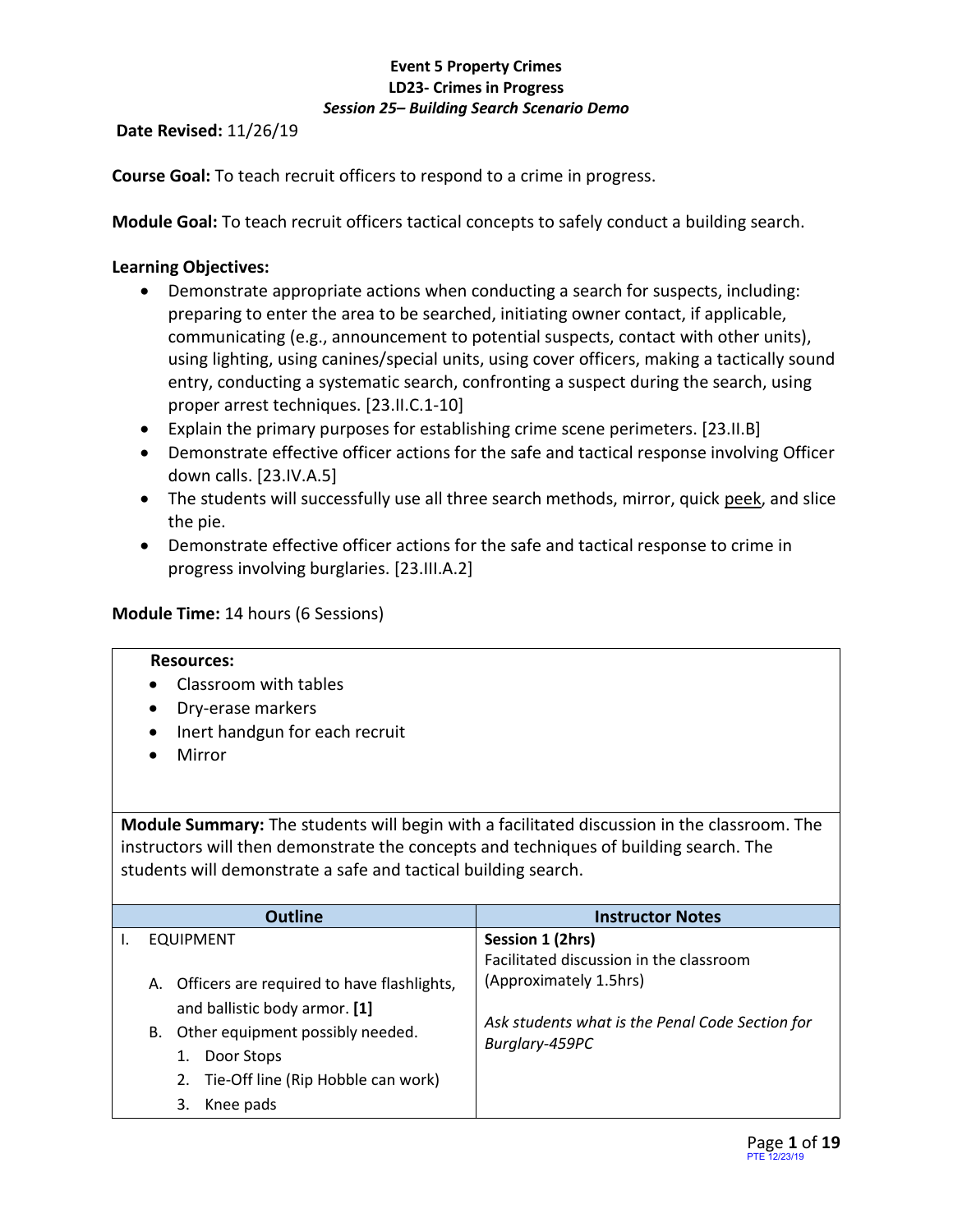|    |                         |                                                                       |             | ssion 25 Danamy Scaren Scenario Denio      |                                                                              |
|----|-------------------------|-----------------------------------------------------------------------|-------------|--------------------------------------------|------------------------------------------------------------------------------|
|    |                         | 4.                                                                    |             | <b>Ballistic helmet</b>                    | What is the definition of Burglary-Entering a                                |
|    |                         | 5.                                                                    |             | Mirrors                                    | specified structure with the intent to commit any                            |
|    |                         |                                                                       |             |                                            | theft or felony.                                                             |
| Ш. | Containment (Perimeter) |                                                                       |             |                                            |                                                                              |
|    |                         |                                                                       |             |                                            | [1] Ask- What may be some equipment needed<br>while doing a building search? |
|    |                         |                                                                       |             | A. Containment: quality containment        |                                                                              |
|    |                         |                                                                       |             | around the location, that will be          |                                                                              |
|    |                         |                                                                       |             | searched, is essential for officer safety, |                                                                              |
|    |                         |                                                                       |             | the containment of a possible suspect      |                                                                              |
|    |                         |                                                                       |             | inside the location, and to prevent        |                                                                              |
|    |                         |                                                                       |             | escape. Officers in a containment          |                                                                              |
|    |                         |                                                                       |             | position should exploit afforded cover     | [2] Ask- Why is it important to set up                                       |
|    |                         |                                                                       |             | and concealment. [2]                       | containment around the location to be searched?                              |
|    |                         |                                                                       | $[23.11.B]$ |                                            |                                                                              |
|    |                         |                                                                       |             |                                            | Reinforce the 4 C's                                                          |
|    |                         | 1.                                                                    |             | Officers should deploy themselves in       |                                                                              |
|    |                         |                                                                       |             | a position that is not too close to the    |                                                                              |
|    |                         |                                                                       |             | search location, but not so far away       |                                                                              |
|    |                         |                                                                       |             | that they would be ineffective.            |                                                                              |
|    |                         |                                                                       |             | Additionally, officers should attempt      |                                                                              |
|    |                         | to observe windows, doors, or other<br>areas within their containment |             |                                            |                                                                              |
|    |                         |                                                                       |             |                                            | [3] Ask- Can we diagonal deploy?                                             |
|    |                         | responsibility, where a suspect could                                 |             |                                            |                                                                              |
|    |                         |                                                                       |             |                                            |                                                                              |
|    |                         | potentially exit the location and<br>escape.                          |             |                                            |                                                                              |
|    |                         |                                                                       |             | Considerations for perimeters are:         |                                                                              |
|    |                         | 2.                                                                    |             | Complete containment around                |                                                                              |
|    |                         |                                                                       | а.          |                                            |                                                                              |
|    |                         |                                                                       |             | the perimeter of the location              | [4] Ask- What is the advantage of having the Air                             |
|    |                         |                                                                       | b.          | No diagonal deployment, unless             | Unit?                                                                        |
|    |                         |                                                                       |             | there are two A-cars present. [3]          |                                                                              |
|    |                         |                                                                       | c.          | Proper sequential numbering of a           |                                                                              |
|    |                         |                                                                       |             | location, (Clockwise).                     |                                                                              |
|    |                         |                                                                       | d.          | Establishing a tactical frequency          |                                                                              |
|    |                         |                                                                       |             | for all involved units.                    |                                                                              |
|    |                         |                                                                       | e.          | Deployment of an Air Unit                  | [5] Ask- What can you learn from the                                         |
|    |                         |                                                                       | f.          | Keeping a constant uninterrupted           | architecture of the location?                                                |
|    |                         |                                                                       |             | view of the location. [4]                  |                                                                              |
|    |                         |                                                                       |             |                                            |                                                                              |
|    | В.                      |                                                                       |             | Architecture and Information of the        |                                                                              |
|    |                         |                                                                       | Location:   |                                            |                                                                              |
|    |                         |                                                                       |             |                                            |                                                                              |
|    |                         |                                                                       |             |                                            |                                                                              |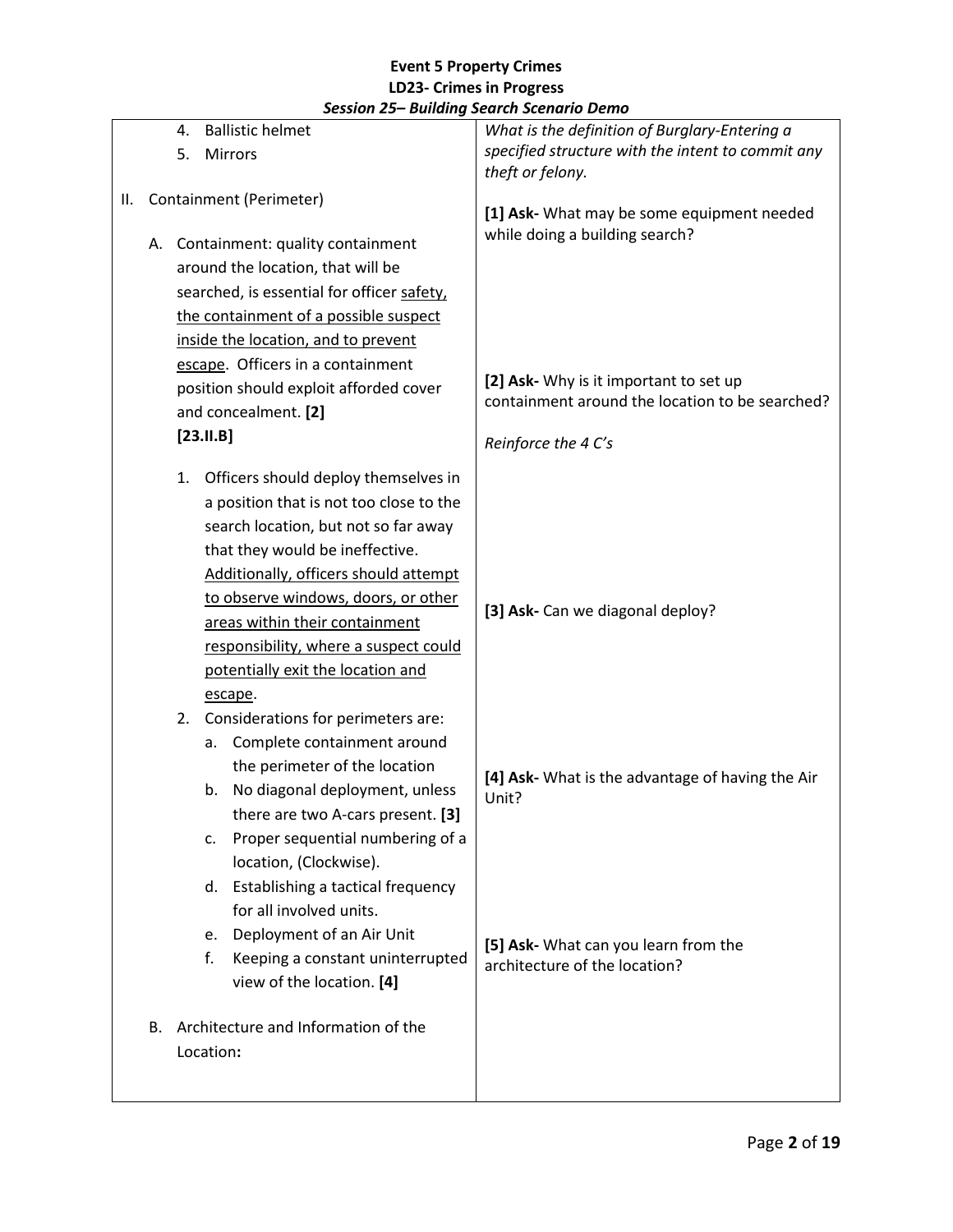|    | 3ession 23– Danamg Search Scenario Denio                                                                         |                                                                |
|----|------------------------------------------------------------------------------------------------------------------|----------------------------------------------------------------|
| 1. | The outside architecture of a building<br>can reveal valuable information,<br>regarding the inside layout of the |                                                                |
|    |                                                                                                                  |                                                                |
|    | search location. [5]<br>Door locations, which way do                                                             |                                                                |
|    | a.<br>they open, in or out (Hinges).                                                                             |                                                                |
|    | Window locations / Levels -<br>b.                                                                                |                                                                |
|    | <b>Floors</b>                                                                                                    |                                                                |
|    | Natural flow of the location (To                                                                                 |                                                                |
|    | c.                                                                                                               |                                                                |
|    | the right, left or straight back)                                                                                |                                                                |
|    | d. Attic Vents / Crawl Spaces                                                                                    |                                                                |
|    | Obtaining interior room<br>e.                                                                                    |                                                                |
|    | configuration of a location can be                                                                               |                                                                |
|    | immensely valuable.                                                                                              |                                                                |
|    | Find someone who can give<br>f.                                                                                  |                                                                |
|    | information about the inside of                                                                                  |                                                                |
|    | the location.                                                                                                    |                                                                |
|    | Attempt to have a diagram<br>g.                                                                                  | [6] Ask- What is the minimum number of officers                |
|    | drawn showing the room                                                                                           | to search a building?                                          |
|    | locations.                                                                                                       |                                                                |
|    | h. For searches, when time is                                                                                    |                                                                |
|    | available (i.e. search warrants,                                                                                 |                                                                |
|    | open door, 459 investigation,                                                                                    |                                                                |
|    | parole/probation searches, long                                                                                  |                                                                |
|    | stand - off, etc.) Find a similar                                                                                | [7] Ask- Why is the minimum for a search 4                     |
|    | location and perform a walk-                                                                                     | Officers?                                                      |
|    | through to familiarize yourself                                                                                  |                                                                |
|    | with the layout of the location to                                                                               | * 4 <sup>th</sup> Officer can take the role of team leader for |
|    | be searched.                                                                                                     | Command and Control purposes.                                  |
|    | C. Search Teams: (Basic concepts)                                                                                |                                                                |
|    |                                                                                                                  |                                                                |
| 1. | Two officers may enter but three                                                                                 |                                                                |
|    | officers are needed to conduct a                                                                                 |                                                                |
|    | search. The fourth officer will take                                                                             |                                                                |
|    | the role of Team Leader [6]                                                                                      |                                                                |
|    | The basis for a minimum of four<br>a.                                                                            |                                                                |
|    | officer teams conducting the                                                                                     |                                                                |
|    | search is,                                                                                                       |                                                                |
|    | b. Should one officer become                                                                                     |                                                                |
|    | injured during a search, it will                                                                                 |                                                                |
|    |                                                                                                                  |                                                                |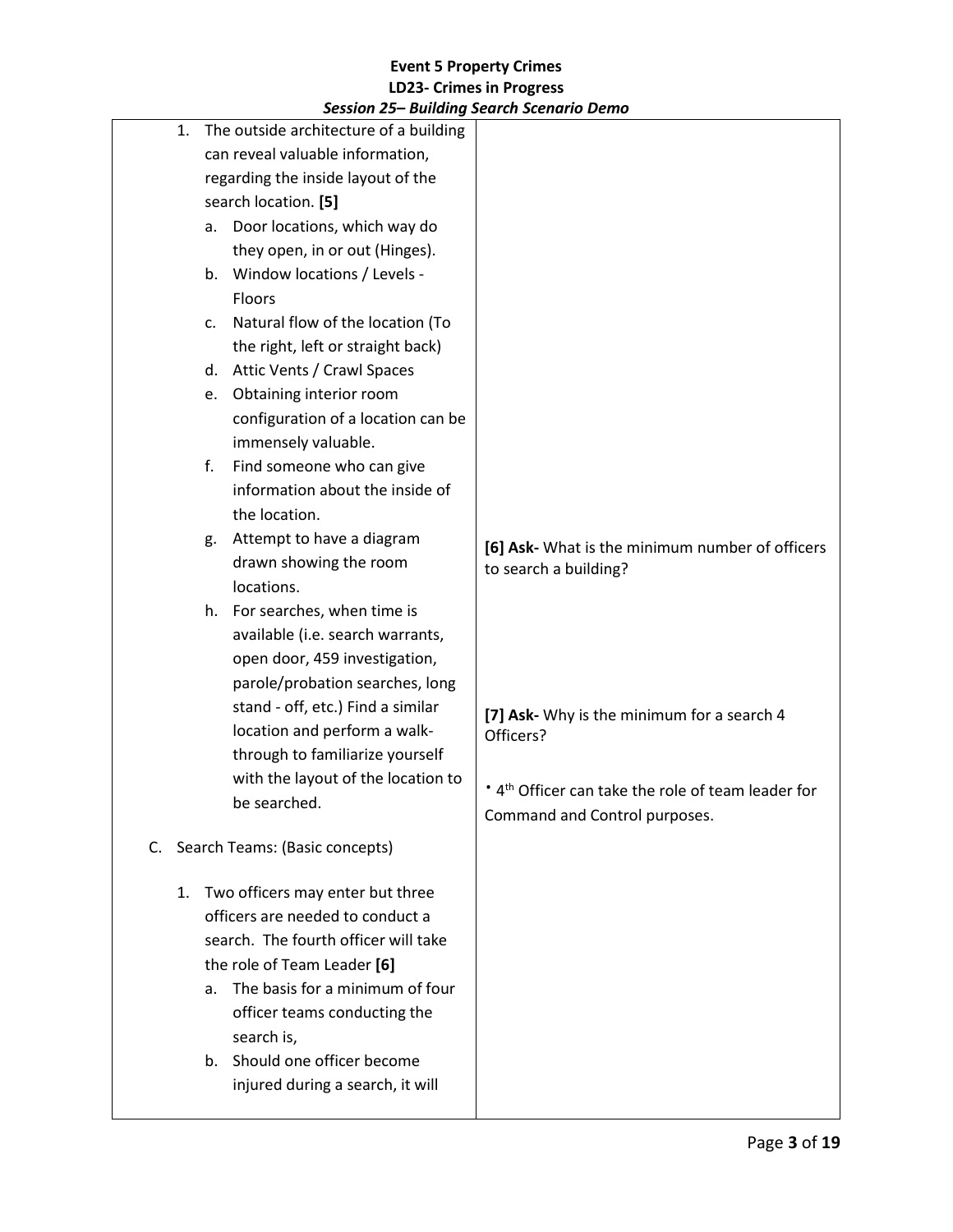| session 25 – banaing search scenario Denio |                                    |
|--------------------------------------------|------------------------------------|
| take at least 2 officers to                |                                    |
| effectively execute an officer             |                                    |
| rescue. [7]                                |                                    |
| c. Officer rescues are proven as an        |                                    |
| effective manner of extracting an          |                                    |
| injured officer from a hostile             |                                    |
| location.                                  |                                    |
| d. Four officer teams are standard         |                                    |
| when performing building                   |                                    |
| searches.                                  |                                    |
| 1) Primary Cover Officer                   |                                    |
| Searching Officer<br>2)                    |                                    |
| 3) Team Leader                             | [8] Ask- What are the Team Leaders |
| Trailer<br>4)                              | responsibilities?                  |
| e. Primary Cover Officer is                |                                    |
| responsible for providing cover            |                                    |
| for a Searching Officer and                |                                    |
| covering - Areas of Concern.               |                                    |
| Additionally, the Primary Cover is         |                                    |
| also responsible for assisting with        |                                    |
| the search of a location and               |                                    |
| locating potential suspects.               |                                    |
| <b>NOTE: Roles may change</b>              |                                    |
| between the initial Search                 |                                    |
| Officer, Trailer and Primary Cover         |                                    |
| Officer. BE FLEXIBLE.                      |                                    |
| The Searching Officer is<br>f.             |                                    |
| responsible for conducting a               |                                    |
| search of the location to locate           |                                    |
| potential suspects.                        |                                    |
| Team Leader is responsible for<br>g.       |                                    |
| forming the team, providing                |                                    |
| guidance and Command and                   |                                    |
| Control during the search.                 |                                    |
| Additionally, the Team Leader              |                                    |
| will make sure that all areas of           |                                    |
| concern/areas of responsibility            |                                    |
| are covered and searched, while            |                                    |
| ensuring that no areas are left            |                                    |
| unsearched. [8]                            |                                    |
|                                            |                                    |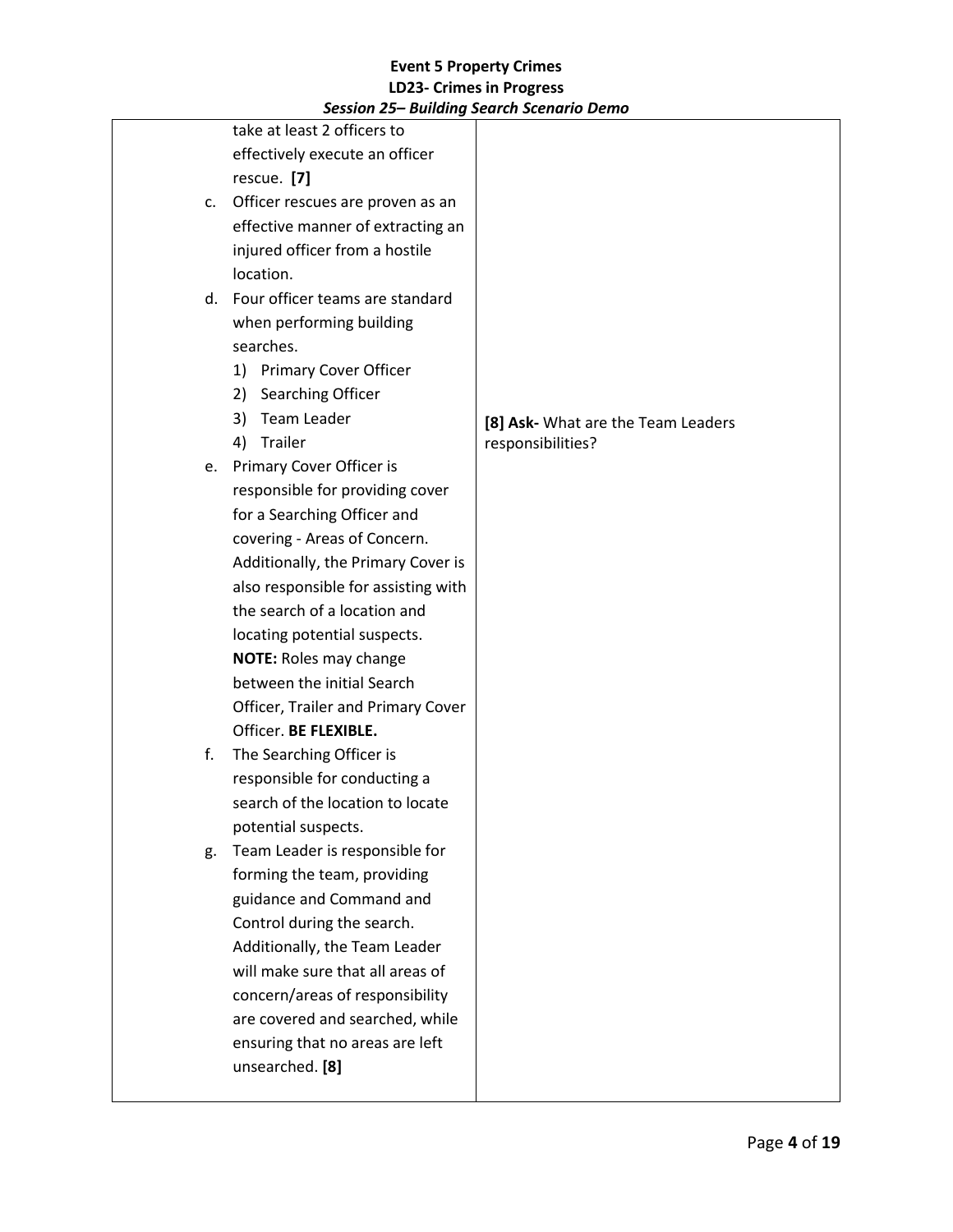|  | session 25 – Danamy search scenario Denio  |                                                       |
|--|--------------------------------------------|-------------------------------------------------------|
|  | The Trailer Officer provides cover<br>h.   | [9] Ask- Why do we announce our presence?             |
|  | during the search, or can fill in for      |                                                       |
|  | any of the officers involved in the        |                                                       |
|  | search.                                    |                                                       |
|  |                                            |                                                       |
|  | D. Announcements:                          |                                                       |
|  |                                            |                                                       |
|  | 1. Knock and Notice - Used to identify     |                                                       |
|  | your presence and intent [9]               |                                                       |
|  | 2. Can help de-escalate a situation        |                                                       |
|  | Telephone (Landline or Cellphone)<br>3.    |                                                       |
|  | Vehicle P/A<br>4.                          |                                                       |
|  | Loud Voice<br>5.                           |                                                       |
|  | Key learning points                        |                                                       |
|  | Minimum number of officers needed to       |                                                       |
|  | search                                     |                                                       |
|  | Search team responsibilities               |                                                       |
|  |                                            | [10] Ask- When officers initiate a search, what       |
|  | III. RULES TO LIVE BY                      | are the officers searching and what are they          |
|  |                                            | searching for?                                        |
|  | A. When officers initiate the search of a  |                                                       |
|  | location for a suspect, they are not only  |                                                       |
|  | searching for the suspect, but also areas  | [11] Ask- What are these areas called?                |
|  | that the suspect may be hiding. [10]       |                                                       |
|  | B. These areas are considered Areas of     |                                                       |
|  | Concern. [11]                              |                                                       |
|  | C. Officers must identify Areas of Concern |                                                       |
|  | as they come upon them during a            |                                                       |
|  | building search.                           |                                                       |
|  | There are three rules concerning<br>1.     |                                                       |
|  | Areas of Concern.                          |                                                       |
|  | 2. Officers shall utilize one of the       |                                                       |
|  | following methods, before moving           | [12] Ask- Officers shall do one of three things       |
|  | past an Area of Concern. [12]              | before moving past an Area of Concern?                |
|  | Clear it<br>a.                             |                                                       |
|  | Cover it<br>b.                             |                                                       |
|  | Secure it<br>c.                            | [13] Ask- Are corners considered Areas of<br>Concern? |
|  | D. All corners inside of a location can be | . Answer = Depends on if the corner is clear or       |
|  | considered or recognized as Areas of       | obstructions are obscuring the officer's view.        |
|  | Concern, until cleared. [13]               |                                                       |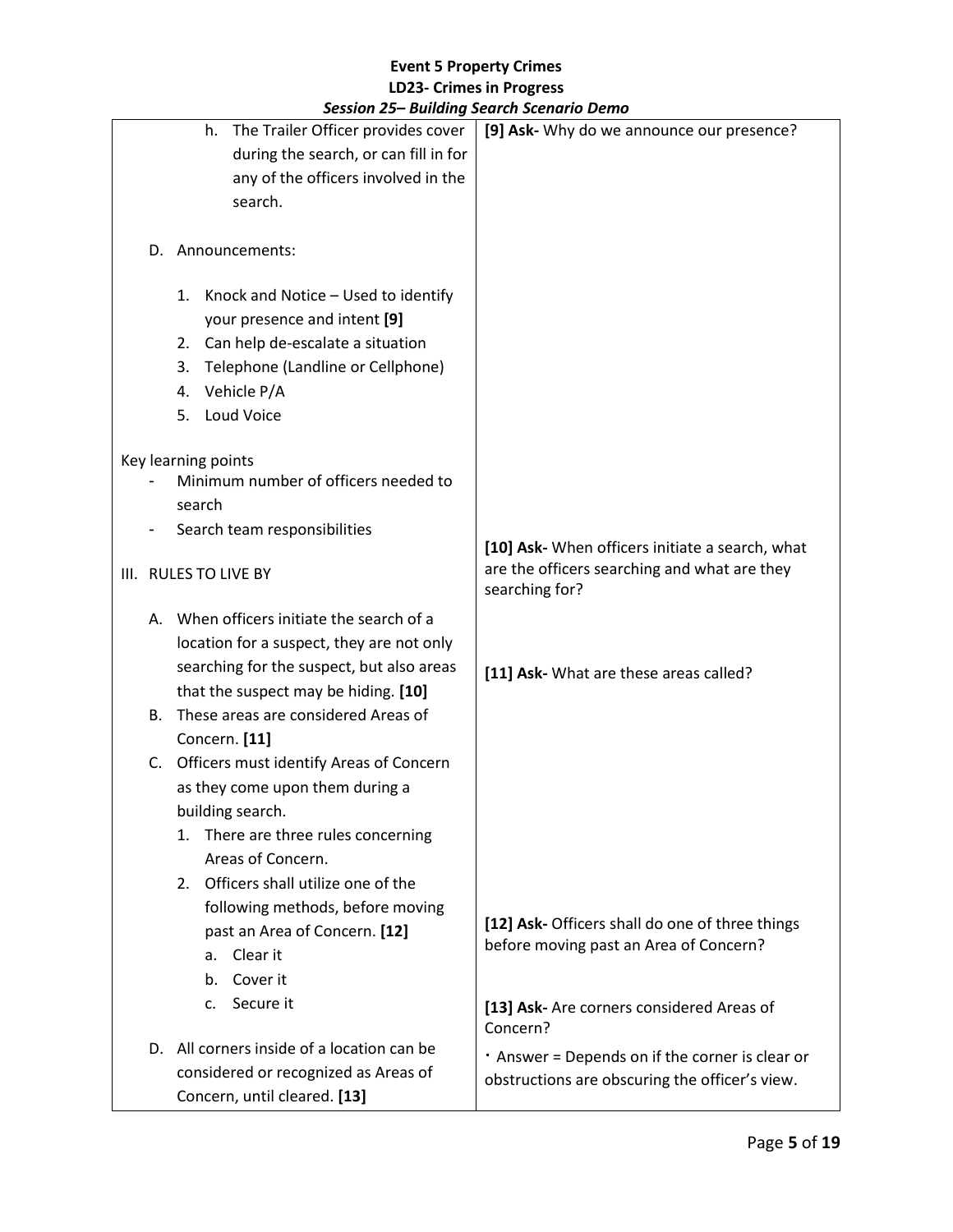|    | The systematic use of proper<br>1.<br>searching techniques will enable<br>officers to locate a suspect inside of a<br>location, without giving the suspect<br>an opportunity to injure them. [14]<br>2. Officers should always employ the<br>basic concepts. [15]<br>a. Look and listen first<br>Mirror (If available - strongly<br>b.<br>encouraged)<br>Slice the angle (Pie) wherever<br>C.<br>feasible<br>d. Quick Peek (If warranted) | [14] Ask- What is the importance of a systematic<br>search?<br>[15] Ask- What are some searching techniques? |
|----|-------------------------------------------------------------------------------------------------------------------------------------------------------------------------------------------------------------------------------------------------------------------------------------------------------------------------------------------------------------------------------------------------------------------------------------------|--------------------------------------------------------------------------------------------------------------|
| Ε. | During a systematic search, the officer<br>shall stop and listen outside a room/door<br>for any suspect movement. This is done<br>before performing the search techniques.                                                                                                                                                                                                                                                                |                                                                                                              |
| F. | Officers should Mirror a point of entry<br>prior to exposing themselves and<br>attempt to observe any suspects (i.e.<br>suspect(s) lying in wait to ambush<br>officers), when feasible. Use the full<br>length of the mirror when starting a<br>search at each search point - when<br>feasible.                                                                                                                                           |                                                                                                              |
|    | G. Slice the angle (Pie) on any door where                                                                                                                                                                                                                                                                                                                                                                                                | [16] Ask- How far should we slice the "pie?"                                                                 |
| н. | the technique is feasible<br>After slicing the angle (no more than 90<br>degrees - approximately) the officer can<br>return to the door frame and Mirror<br>and/or Quick Peek before making entry.<br>$[16]$                                                                                                                                                                                                                              | [16] Ask- Why do we Mirror before slicing the pie<br>or quick peek, when feasible?                           |
|    | IV. ANGLES                                                                                                                                                                                                                                                                                                                                                                                                                                |                                                                                                              |
| А. | Officers need to be aware of not placing<br>themselves into an exposed/vulnerable<br>area by disregarding the angles that<br>come into play during a stealth search.                                                                                                                                                                                                                                                                      |                                                                                                              |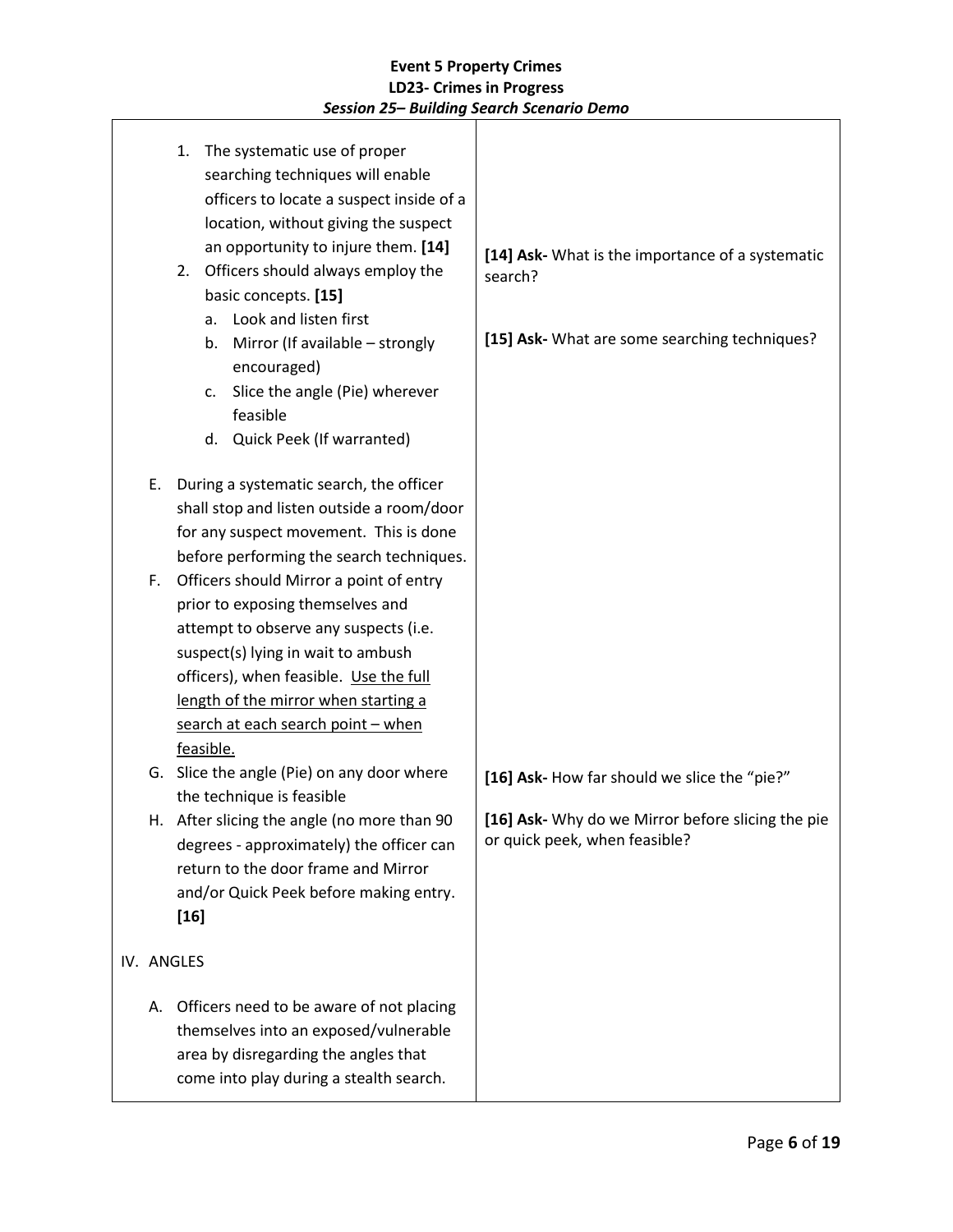|    |    | session 25– Bunding search scenario Denio                                                                                                                                                                                                                   |                                                                              |
|----|----|-------------------------------------------------------------------------------------------------------------------------------------------------------------------------------------------------------------------------------------------------------------|------------------------------------------------------------------------------|
|    |    | Adjusting movements of the search,<br>1.<br>officers must be in sequence with<br>areas being covered by other officers.                                                                                                                                     |                                                                              |
|    | В. | This will keep officers from moving<br>2.<br>into an area where a suspect would<br>be able to attack the officer.<br>One of the greatest dangers while                                                                                                      | [17] Ask- Why is it important to quickly get<br>through a doorway?           |
|    |    | searching is not being cognizant of an<br>angle working against an officer, and to<br>the suspect's advantage.                                                                                                                                              | [18] Ask- What are the three types of entries?                               |
| V. |    | <b>ENTRIES</b>                                                                                                                                                                                                                                              | [19] Ask- How many officers to enter a room?                                 |
|    | А. | The entry into a location can be a very<br>dangerous time for officers. Doorways<br>have long been referred to as "The Fatal<br>Funnel." Officers need to make entries<br>using several techniques. [17]                                                    |                                                                              |
|    |    | Crisscross <sup>[18]</sup><br>1.                                                                                                                                                                                                                            |                                                                              |
|    |    | <b>Button Hook</b><br>2.                                                                                                                                                                                                                                    |                                                                              |
|    |    | 3.<br>Linear (hallways or narrow areas)                                                                                                                                                                                                                     |                                                                              |
|    | В. | Room entries shall be completed by a<br>minimum of two officers. [19]                                                                                                                                                                                       |                                                                              |
|    |    | Never allow less than two officers to<br>1.<br>enter a room.<br>Flexibility is a must always.<br>2.<br>If a room were so small that two<br>3.<br>officers would cause congestion<br>inside the area, then one officer<br>enters while the other covers from |                                                                              |
|    |    | the doorway.<br>Although two officers may be the<br>4.<br>minimum, most larger rooms will<br>require 3 or more to adequately<br>cover and clear all areas of concern.                                                                                       | [20] Ask- Why is it tactically unsafe to use two or<br>more points of entry? |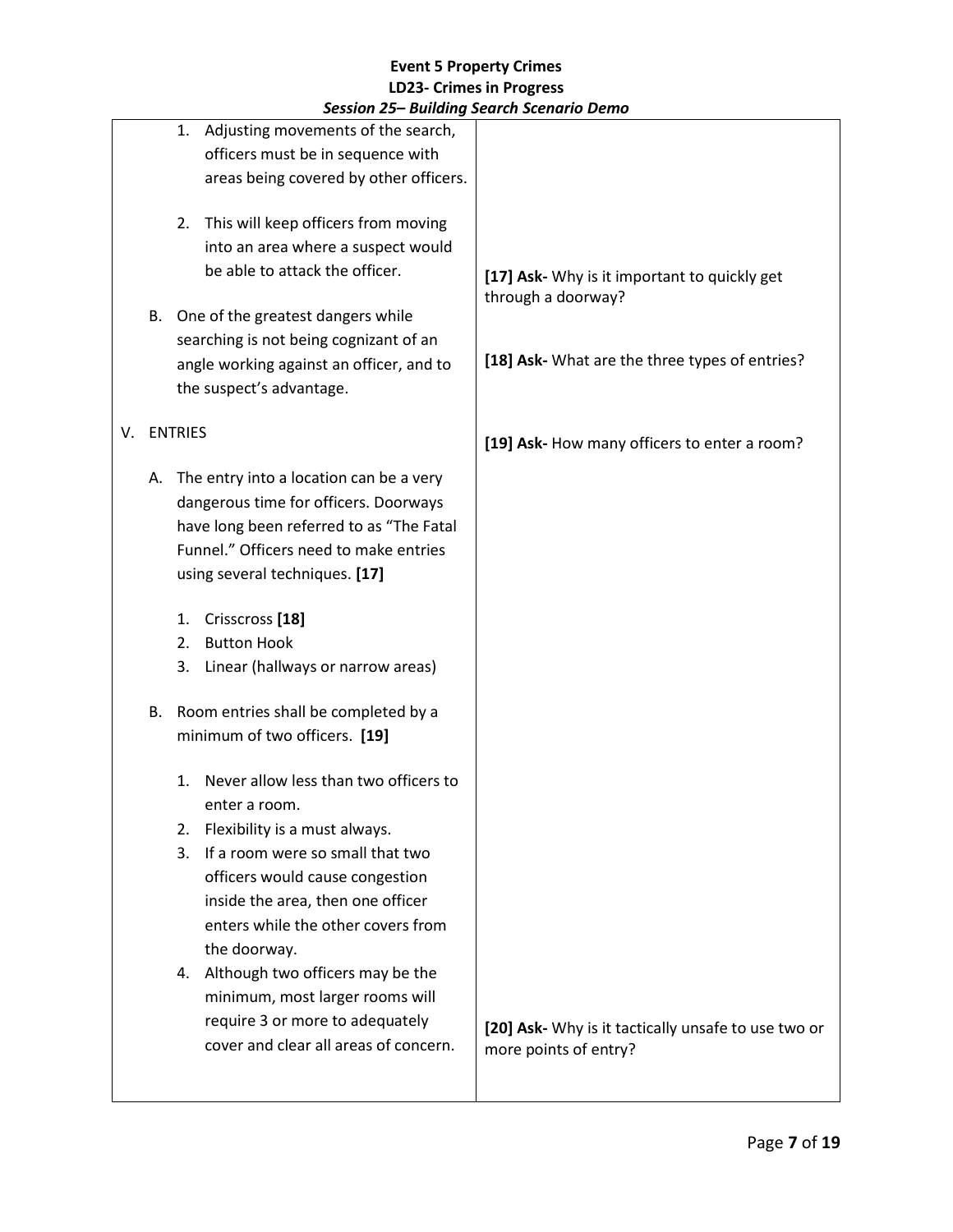|    |                                        |    | Session 25– Bullaing Search Scenario Demo  |                                                                                                 |
|----|----------------------------------------|----|--------------------------------------------|-------------------------------------------------------------------------------------------------|
| C. |                                        |    | It is imperative that only one entrance    |                                                                                                 |
|    |                                        |    | point is utilized during the search.       |                                                                                                 |
|    | 1. It is recommended for teams to have |    |                                            |                                                                                                 |
|    | an alternate entry point planned,      |    |                                            |                                                                                                 |
|    |                                        |    | should the first point of entry fail.      |                                                                                                 |
|    |                                        |    | 2. It is tactically unsafe to use two or   |                                                                                                 |
|    |                                        |    | more points of entry, simultaneously       |                                                                                                 |
|    |                                        |    | on the same floor.                         |                                                                                                 |
|    |                                        |    | 3. Officers can mistakenly come into       |                                                                                                 |
|    |                                        |    | contact with each other during the         |                                                                                                 |
|    |                                        |    | search. [20]                               |                                                                                                 |
|    |                                        |    | D. Officers need to visually sweep an area | [21] Ask- Why is it important to visually sweep<br>the corner first upon entering the location? |
|    |                                        |    | upon entering.                             |                                                                                                 |
|    | 1.                                     |    | The visual sweep should always be:         |                                                                                                 |
|    |                                        |    | a. Corner                                  |                                                                                                 |
|    |                                        |    | b. Center                                  |                                                                                                 |
|    |                                        | C. | Up and Down                                |                                                                                                 |
|    |                                        |    | d. These rules are in place to ensure      |                                                                                                 |
|    |                                        |    | that an officer does a complete            |                                                                                                 |
|    |                                        |    | visual sweep of the entered                |                                                                                                 |
|    |                                        |    | room.                                      | [22] Ask- What are some ways to communicate                                                     |
|    |                                        |    | e. While conducting these                  | inside the location?                                                                            |
|    |                                        |    | maneuvers, officers should                 |                                                                                                 |
|    |                                        |    | remember to keep their head up             |                                                                                                 |
|    |                                        |    | and muzzle down, to avoid                  | The instructor will demonstrate the hand signals.                                               |
|    |                                        |    | blocking their full field of view.         |                                                                                                 |
|    |                                        |    | $[21]$                                     |                                                                                                 |
|    |                                        |    |                                            |                                                                                                 |
|    |                                        |    | VI. COMMUNICATIONS INSIDE THE LOCATION     |                                                                                                 |
|    |                                        |    | A. Communications between officers         |                                                                                                 |
|    |                                        |    | conducting a building search is a key      |                                                                                                 |
|    |                                        |    | element in the successful conclusion of    |                                                                                                 |
|    |                                        |    | the search.                                |                                                                                                 |
|    |                                        |    |                                            |                                                                                                 |
|    | 1.                                     |    | Officers need to communicate by use        |                                                                                                 |
|    |                                        |    | of hand signals if possible and            |                                                                                                 |
|    |                                        |    | verbally if necessary. [22]                |                                                                                                 |
|    | 2.                                     |    | Hand signals need to be established        |                                                                                                 |
|    |                                        |    | and understood by all Officers             |                                                                                                 |
|    |                                        |    | involved in the search.                    |                                                                                                 |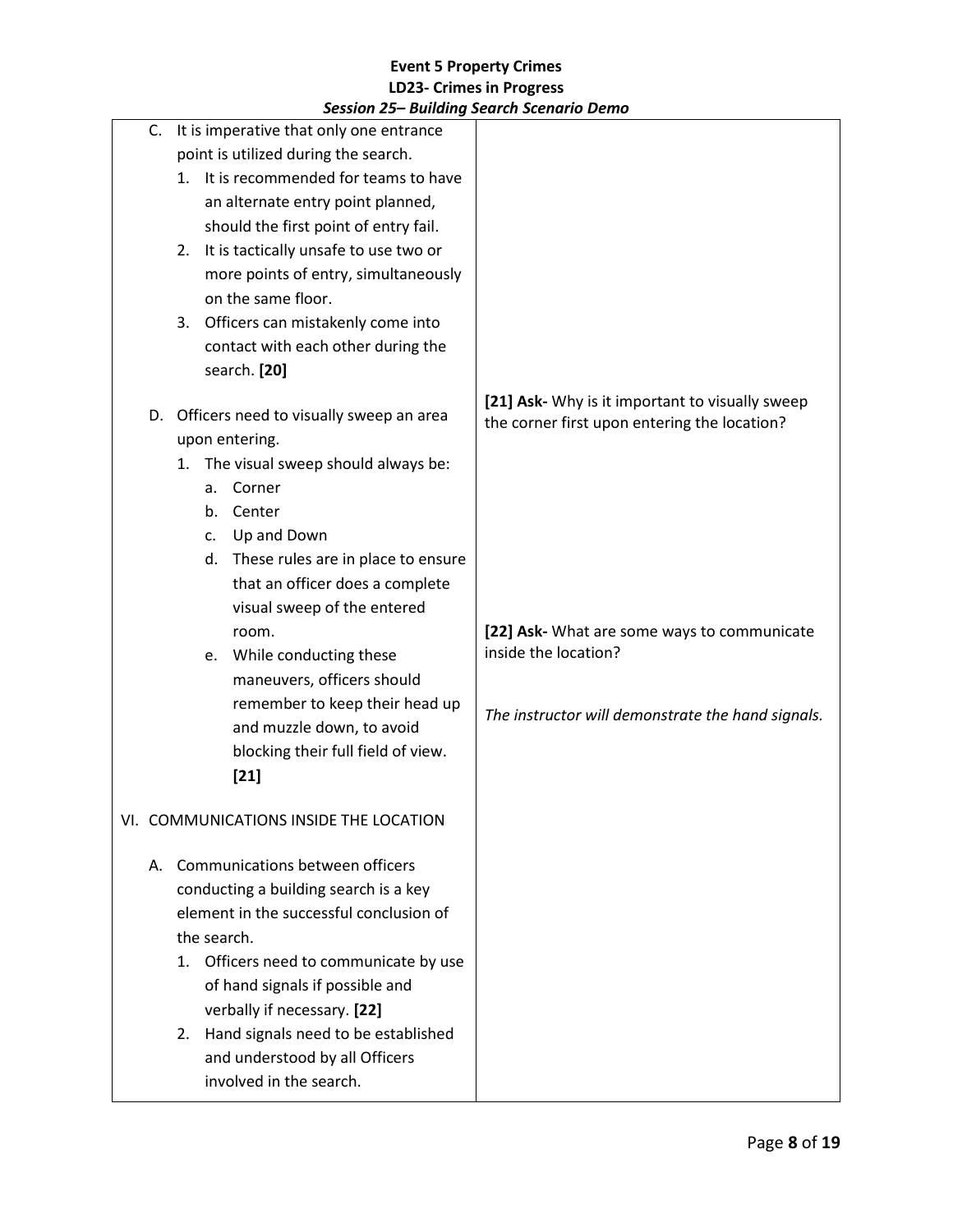|            | session 25 – Danaing search scenario Denio |                                                   |
|------------|--------------------------------------------|---------------------------------------------------|
| а.         | Suspect - Support hand open                |                                                   |
|            | wide flaring all fingers pointed in        |                                                   |
|            | direction of suspect.                      |                                                   |
|            | b. Cover - Sweeping of the support         | The instructor will review the drawing and        |
|            | hand over the head in a back and           | exhibiting policy with the class.                 |
|            | forth manner followed by the               |                                                   |
|            | pointing of a finger in the                |                                                   |
|            | direction, or at the object needed         |                                                   |
|            | to be covered.                             |                                                   |
| c.         | Stop - A closed fist (support              |                                                   |
|            | hand) held up near the face.               |                                                   |
| d.         | To gain the attention of the team          |                                                   |
|            | - Snapping of the fingers (support         |                                                   |
|            | hand).                                     |                                                   |
|            | e. Follow - Support hand - Open            |                                                   |
|            | palm, arm moved in a circular              |                                                   |
|            | motion at the elbow.                       |                                                   |
|            |                                            |                                                   |
|            | VII. WEAPON POSITIONING                    |                                                   |
|            |                                            |                                                   |
| А.         | It should be clearly understood that       |                                                   |
|            | building searches are a high-risk          |                                                   |
| situation. |                                            |                                                   |
| 1.         | Officers will normally have their          |                                                   |
|            | firearm drawn from their holsters          |                                                   |
|            | since a search for the suspect has the     |                                                   |
|            | possibility of escalating into a use of    |                                                   |
|            | deadly force situation.                    | [23] Ask- What are the four firearms Basic Safety |
|            | 2. Proper weapons handling during the      | Rules?                                            |
|            | search is paramount to officer safety.     |                                                   |
|            | For example, the Searching Officer         |                                                   |
|            | may, briefly, conduct a search with        |                                                   |
|            | his/her firearm holstered while the        |                                                   |
|            | Primary Cover Officer covers the           |                                                   |
|            | Searching Officer, i.e. mirroring,         |                                                   |
|            | lifting bed, moving furniture, opening     |                                                   |
|            | doors.                                     |                                                   |
| 3.         | Officers should remember to keep           |                                                   |
|            | their head up and muzzle down, to          |                                                   |
|            | avoid blocking their full field of view,   |                                                   |
|            | as suspects often hide in low places.      |                                                   |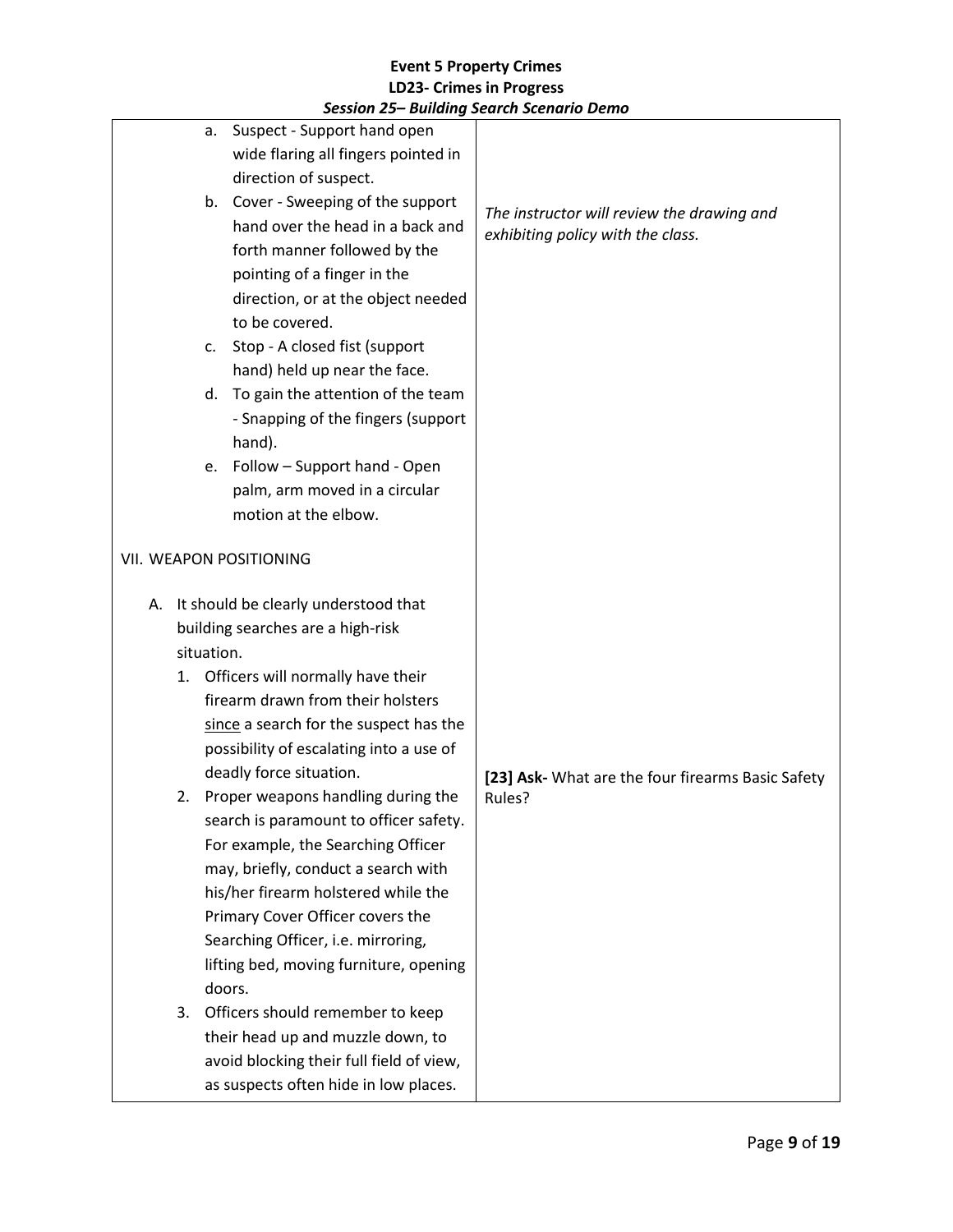|                      |                                       |         | 4. Several key elements to safe and                        |                                                                                         |
|----------------------|---------------------------------------|---------|------------------------------------------------------------|-----------------------------------------------------------------------------------------|
|                      | proper weapons handling include       |         |                                                            |                                                                                         |
|                      | $[23]$                                |         |                                                            |                                                                                         |
|                      | All guns are always loaded<br>а.      |         |                                                            |                                                                                         |
|                      |                                       | b.      | Never allow the muzzle to cover                            | [24] Ask- Weapons handling should be restricted<br>to the Officers primary hand unless? |
|                      |                                       |         | anything you are not willing to                            |                                                                                         |
|                      |                                       |         | shoot.                                                     |                                                                                         |
|                      |                                       | c.      | Keep your finger off the trigger                           |                                                                                         |
|                      |                                       |         | until your sights are aligned on                           |                                                                                         |
|                      |                                       |         | the target and you intend to                               |                                                                                         |
|                      |                                       |         | shoot                                                      |                                                                                         |
|                      |                                       | d.      | Be sure of your target                                     |                                                                                         |
|                      |                                       | e.      | If an Officer moves in front of                            |                                                                                         |
|                      |                                       |         | your weapon, depress the muzzle                            |                                                                                         |
|                      |                                       |         | until the Officer is clear of your                         |                                                                                         |
|                      |                                       |         | muzzle.                                                    |                                                                                         |
|                      |                                       | f.      | Weapons handling should be                                 |                                                                                         |
|                      |                                       |         | restricted to the Officers primary                         |                                                                                         |
|                      |                                       |         | hand unless the Officer is                                 |                                                                                         |
|                      |                                       |         | competent with their off hand or                           |                                                                                         |
|                      |                                       |         | they are injured. [24]                                     |                                                                                         |
|                      |                                       | g.      | When using a flashlight, Officers                          |                                                                                         |
|                      |                                       |         | should utilize the Harries,                                |                                                                                         |
|                      |                                       |         | Chapman technique or Pistol<br>with attached light (PWAL). |                                                                                         |
|                      |                                       |         |                                                            | [25] Ask- What are the hazards of silhouetting an                                       |
| <b>VIII.LIGHTING</b> |                                       |         |                                                            | officer with your light?                                                                |
|                      |                                       |         |                                                            |                                                                                         |
|                      |                                       |         | A. Lighting is a key element in a successful               |                                                                                         |
|                      |                                       | search. |                                                            |                                                                                         |
|                      | 1.                                    |         | Officers must be able to see clearly to                    |                                                                                         |
|                      |                                       |         | ensure they are not missing a hidden                       |                                                                                         |
|                      |                                       |         | suspect's location.                                        |                                                                                         |
|                      |                                       |         | 2. The proper use of lights can make an                    |                                                                                         |
|                      |                                       |         | officer's task much easier and safer.                      |                                                                                         |
|                      | 3.                                    |         | Improper use of lighting can place an                      |                                                                                         |
|                      | officer in a position of disadvantage |         |                                                            |                                                                                         |
|                      |                                       |         | without the officer realizing the                          | [26] Ask- What is the advantage of placing light in                                     |
|                      |                                       |         | danger.                                                    | the face of a suspect in a dark environment?                                            |
|                      |                                       | а.      | Lights in front of an officer with                         |                                                                                         |
|                      |                                       |         | darkness behind.                                           |                                                                                         |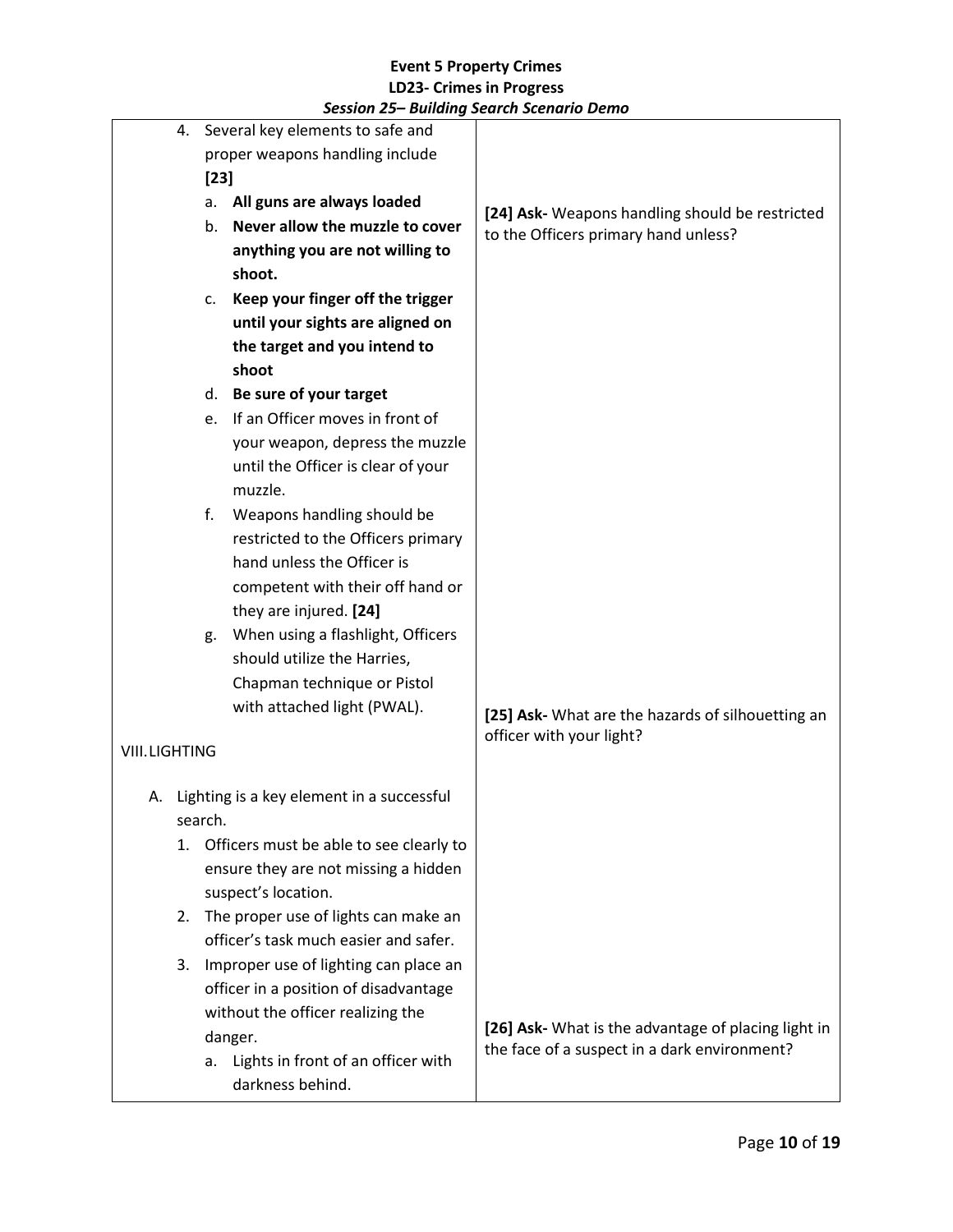|    |                     | session 25– Building Search Scenario Demo |                                                 |
|----|---------------------|-------------------------------------------|-------------------------------------------------|
|    | b.                  | Never silhouette an officer with          |                                                 |
|    |                     | your light. [25]                          |                                                 |
|    | c.                  | Avoid turning your light off in a         |                                                 |
|    |                     | dark environment.                         |                                                 |
|    | d.                  | Darkness is a suspect's friend.           |                                                 |
|    |                     | Light is his/her enemy.                   |                                                 |
|    | e.                  | Lighting placed into the face of a        |                                                 |
|    |                     | suspect in a dark environment             |                                                 |
|    |                     | will place the suspect at a               |                                                 |
|    |                     | disadvantage. The suspect may             |                                                 |
|    |                     | be unable to see the officer              |                                                 |
|    |                     | behind the beam of light. [26]            |                                                 |
|    | f.                  | Refrain from placing your light           | [27] Ask- Why is mental preparation a must      |
|    |                     | system in your primary hand.              | during police work?                             |
|    |                     |                                           |                                                 |
|    | IX. OFFICER RESCUES |                                           |                                                 |
| А. |                     | The safety of officers during a search is |                                                 |
|    |                     | most important.                           |                                                 |
|    |                     | 1. Although officers may do everything    |                                                 |
|    |                     | right, misfortune can occur with one      |                                                 |
|    |                     | of the officers involved in the search    |                                                 |
|    |                     | becoming injured by a suspect.            | (Demonstrate an officer down rescue Learning    |
|    | 2.                  | Officers need to be prepared to deal      | Activity 2)                                     |
|    |                     | with these situations in a tactically     |                                                 |
|    |                     | competent manner.                         |                                                 |
|    |                     |                                           |                                                 |
| В. |                     | "The body will readily go where the mind  |                                                 |
|    |                     | has already been" mental preparation is   |                                                 |
|    | a must. [27]        |                                           | [28] Ask- Why do we search with a minimum of    |
|    |                     |                                           | three officers?                                 |
|    | 1.                  | An officer knowing what they must         |                                                 |
|    |                     | do in a critical incident is going to     |                                                 |
|    |                     | react much quicker and with greater       |                                                 |
|    |                     | precision, compared to an officer         |                                                 |
|    |                     | who is totally unprepared.                |                                                 |
|    |                     |                                           | [29] Ask- What is the definition of Cover Fire? |
| C. |                     | Officer rescues need to be performed in   |                                                 |
|    |                     | the following manner. [23.IV.A.5]         |                                                 |
|    |                     | 1. As an officer goes down, the officer   |                                                 |
|    |                     | closest yells out the officer's name      |                                                 |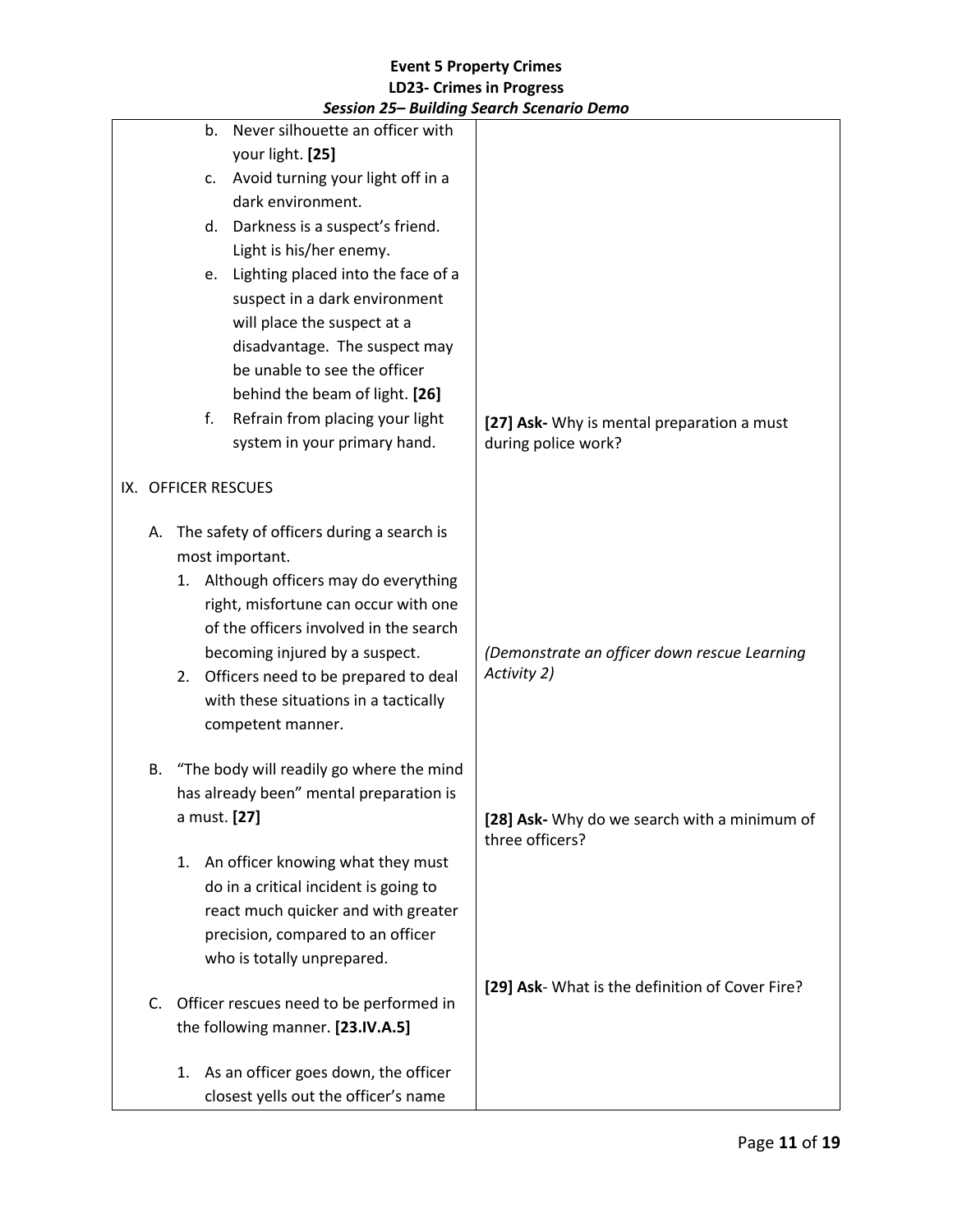|    |                                       | session 25 – bununiy seurch scenario Denio |                                                                         |
|----|---------------------------------------|--------------------------------------------|-------------------------------------------------------------------------|
|    |                                       | yelling (Smith is down, Smith is           |                                                                         |
|    |                                       | down) or "Officer Down!". [28]             |                                                                         |
|    | 2.                                    | The officer closest to the downed          |                                                                         |
|    |                                       | officer then moves in front or to a        |                                                                         |
|    |                                       | tactically superior position in relation   |                                                                         |
|    |                                       | to the downed officer. If the downed       |                                                                         |
|    |                                       | officer, or other persons remain in        |                                                                         |
|    |                                       | immediate danger from death or             |                                                                         |
|    |                                       | serious bodily injury, the cover officer   |                                                                         |
|    |                                       | may employ cover fire to aid with the      |                                                                         |
|    |                                       | rescue of the downed officer. [28]         | [30] Ask- Why is it important for the rescue<br>officer to communicate? |
|    | 3.                                    | Cover fire is "controlled and              |                                                                         |
|    |                                       | deliberate fire, directed at a life-       |                                                                         |
|    |                                       | endangering threat, where an Officer       |                                                                         |
|    |                                       | reasonable believes the threat to be       |                                                                         |
|    |                                       | located. [29]                              |                                                                         |
|    |                                       | The cover fire does not have to<br>a.      | [31] - Officers should explain the advantages of                        |
|    |                                       | be directed specifically at the            | slowing down their rate of fire.                                        |
|    |                                       | suspect, but instead, the specific         |                                                                         |
|    |                                       | area where the officer believes            |                                                                         |
|    |                                       | the suspect is located.                    | [32] Ask- Why should officers always expect to                          |
|    |                                       | b. Cover fire can be fired through         | find a suspect?                                                         |
|    |                                       | walls to suppress the suspect's            |                                                                         |
|    |                                       | assault upon the downed officer.           |                                                                         |
|    |                                       | The next officer will go to the<br>c.      |                                                                         |
|    |                                       | downed officer, holster, and               |                                                                         |
|    |                                       | physically extract the officer from        |                                                                         |
|    |                                       | the location. The officer should           |                                                                         |
|    |                                       | communicate that they are                  |                                                                         |
|    |                                       | moving and that they are out so            |                                                                         |
|    |                                       | the cover officer is not left in the       |                                                                         |
|    |                                       | location by himself/herself [30]           |                                                                         |
|    | 4.                                    | Officers utilizing cover fire must fire    |                                                                         |
|    |                                       | in a systematic manner that will           |                                                                         |
|    | afford the rescuer the time necessary |                                            | [33] Ask- What are some locations officers can                          |
|    |                                       | for extraction.                            | take the suspect(s) into custody?                                       |
|    |                                       | Rate of fire should be controlled<br>a.    |                                                                         |
|    |                                       | and at a rate that allows the              |                                                                         |
|    |                                       | officer to maintain accuracy and           |                                                                         |
|    |                                       | ammo management. [31]                      |                                                                         |
| х. |                                       | APPREHENDING THE SUSPECT                   |                                                                         |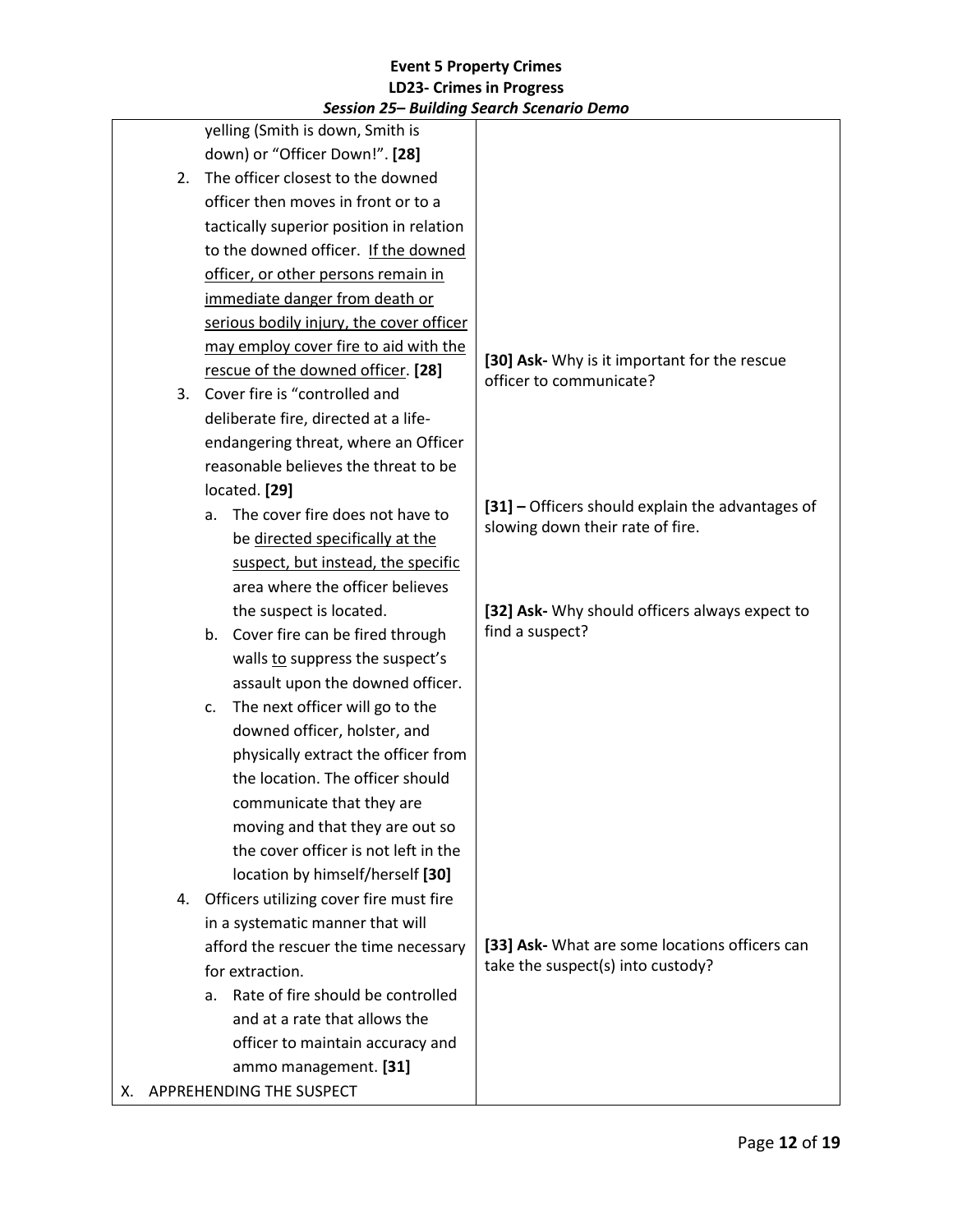|    |                                                                                       |    |          | A. Officers should always expect to find a |                                                  |
|----|---------------------------------------------------------------------------------------|----|----------|--------------------------------------------|--------------------------------------------------|
|    | suspect in every corner and behind every                                              |    |          |                                            |                                                  |
|    | piece of furniture.                                                                   |    |          |                                            |                                                  |
| B. | Using this basic principal, an officer will<br>eliminate the element of surprise when |    |          |                                            |                                                  |
|    |                                                                                       |    |          |                                            |                                                  |
|    |                                                                                       |    |          | they have located a suspect. [32]          | Why is it important to use proper handcuffing    |
|    |                                                                                       |    |          | 1. Remember, you must be prepared to       | techniques?                                      |
|    |                                                                                       |    |          | deal with the suspect once they are        |                                                  |
|    |                                                                                       |    | located. |                                            |                                                  |
|    |                                                                                       |    |          | a. Always consider secondary               |                                                  |
|    |                                                                                       |    |          | suspects.                                  |                                                  |
|    |                                                                                       |    |          | b. Control the suspect's hands.            | Why is it important to do a thorough search of   |
|    |                                                                                       | C. |          | Move the suspect to a location             | the suspect?                                     |
|    |                                                                                       |    |          | that is advantageous to the                |                                                  |
|    |                                                                                       |    |          | officers, i.e. an area that has            |                                                  |
|    |                                                                                       |    |          | been cleared by officers and               |                                                  |
|    |                                                                                       |    |          | minimizes exposure for officers            |                                                  |
|    |                                                                                       |    |          | and suspect.                               |                                                  |
|    |                                                                                       |    |          | d. Consider the best location for          |                                                  |
|    |                                                                                       |    |          | taking the suspect into custody.           |                                                  |
|    |                                                                                       |    |          | 1) If there is an area inside of           |                                                  |
|    |                                                                                       |    |          | the location that has been                 |                                                  |
|    |                                                                                       |    |          | cleared by officers and                    |                                                  |
|    |                                                                                       |    |          | considered safe, it can be                 |                                                  |
|    |                                                                                       |    |          | used. [33]                                 |                                                  |
|    |                                                                                       |    |          | 2) If you locate a suspect with a          |                                                  |
|    |                                                                                       |    |          | mirror and you don't believe               |                                                  |
|    |                                                                                       |    |          | the suspect knows they have                |                                                  |
|    |                                                                                       |    |          | been located with the mirror,              |                                                  |
|    |                                                                                       |    |          | (undetected), use hand                     |                                                  |
|    |                                                                                       |    |          | signals to notify the search               |                                                  |
|    |                                                                                       |    |          | team.                                      |                                                  |
|    |                                                                                       |    | 3)       | If you locate a suspect with a             |                                                  |
|    |                                                                                       |    |          | mirror, and you believe the                |                                                  |
|    |                                                                                       |    |          | suspect knows they have                    |                                                  |
|    |                                                                                       |    |          | been found (detected), use                 | [34] Ask- Why does one officer search at a time? |
|    |                                                                                       |    |          | strong verbal commands to                  |                                                  |
|    |                                                                                       |    |          | advise the suspect what to                 |                                                  |
|    |                                                                                       |    |          | do and to also notify the                  |                                                  |
|    |                                                                                       |    |          |                                            |                                                  |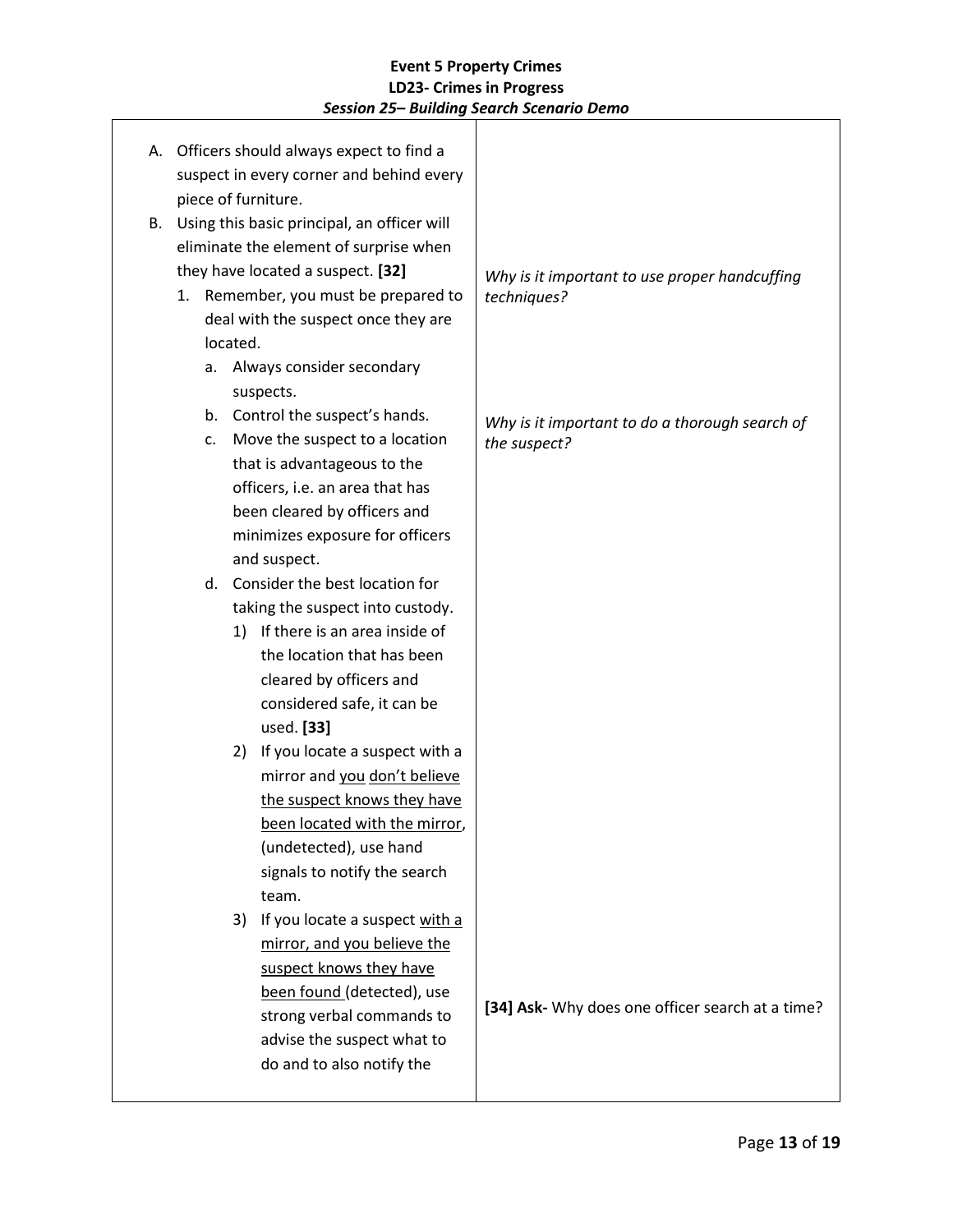|  |                                                 |                     |  | search team that you've                    |                                                                                         |
|--|-------------------------------------------------|---------------------|--|--------------------------------------------|-----------------------------------------------------------------------------------------|
|  |                                                 |                     |  | located the suspect.                       |                                                                                         |
|  |                                                 |                     |  | 4) If you must take the suspect            |                                                                                         |
|  |                                                 |                     |  | outside of the location for                |                                                                                         |
|  |                                                 |                     |  | officer safety, then do so.                |                                                                                         |
|  |                                                 | e.                  |  | Control the suspect movements.             |                                                                                         |
|  |                                                 | f.                  |  | Slow their movements down by               |                                                                                         |
|  |                                                 |                     |  | placing the suspect onto their             |                                                                                         |
|  |                                                 |                     |  | knees.                                     |                                                                                         |
|  |                                                 | g.                  |  | Never place a suspect between              |                                                                                         |
|  |                                                 |                     |  | officers, or pull a suspect past a         | The instructors will demonstrate the three                                              |
|  |                                                 |                     |  | covering officer.                          | entries, crisscross, button hook and linear. The<br>students will practice the entries. |
|  |                                                 | h.                  |  | Handcuff the suspect, search               |                                                                                         |
|  |                                                 |                     |  | them thoroughly and conduct an             | The instructors will demonstrate Mirroring                                              |
|  |                                                 |                     |  | interview.                                 | techniques, Slicing the Angle (Pie) and the Quick                                       |
|  |                                                 | i.                  |  | Resume search.                             | Peek. The instructors will also demonstrate                                             |
|  |                                                 | j.                  |  | Complete Investigation.                    | making entry into an open door, addressing a                                            |
|  |                                                 |                     |  |                                            | closed door and a door that opens outward. The                                          |
|  | XI. ADDITIONAL CONSIDERATIONS                   |                     |  |                                            | students will practice the techniques.                                                  |
|  |                                                 |                     |  | A. Building Searches are an inherently     | End 2 hours                                                                             |
|  | dangerous task that officers must do            |                     |  |                                            |                                                                                         |
|  | daily.<br>1. There are many considerations that |                     |  |                                            | Session 2- 3hrs Students will practice entries and<br>the different search techniques.  |
|  |                                                 |                     |  |                                            |                                                                                         |
|  |                                                 |                     |  | must be observed before, during and        |                                                                                         |
|  |                                                 |                     |  | after the search.                          | Session 3- 2hrs Learning Activity 1                                                     |
|  |                                                 |                     |  | B. "There are no absolutes in tactics, but | Session 4- 2hrs Learning Activity 2 (Officer Down                                       |
|  |                                                 |                     |  | there are things you absolutely must do."  | Rescue)                                                                                 |
|  |                                                 |                     |  | 1. Only one officer searches at a time     | Session 5- 3hrs Learning Activity 3<br>Session 6-2hrs Stairwell Searches, Learning      |
|  |                                                 |                     |  | (avoids confusion). [34]                   | <b>Activity 1,3</b>                                                                     |
|  |                                                 | 2.                  |  | Use light to your advantage and            |                                                                                         |
|  |                                                 |                     |  | realize when light is placing you at a     |                                                                                         |
|  |                                                 |                     |  | disadvantage.                              |                                                                                         |
|  |                                                 |                     |  |                                            |                                                                                         |
|  |                                                 | Key learning points |  |                                            |                                                                                         |
|  |                                                 |                     |  | Avoid entering a location alone            |                                                                                         |
|  |                                                 |                     |  | Avoid the center of halls and rooms        |                                                                                         |
|  |                                                 |                     |  | Avoid standing in a doorway                |                                                                                         |
|  |                                                 |                     |  | Keep noise down to a minimum               |                                                                                         |
|  |                                                 |                     |  | Stop and listen periodically               |                                                                                         |
|  |                                                 | Teamwork            |  |                                            |                                                                                         |
|  |                                                 |                     |  | <b>Command and Control</b>                 |                                                                                         |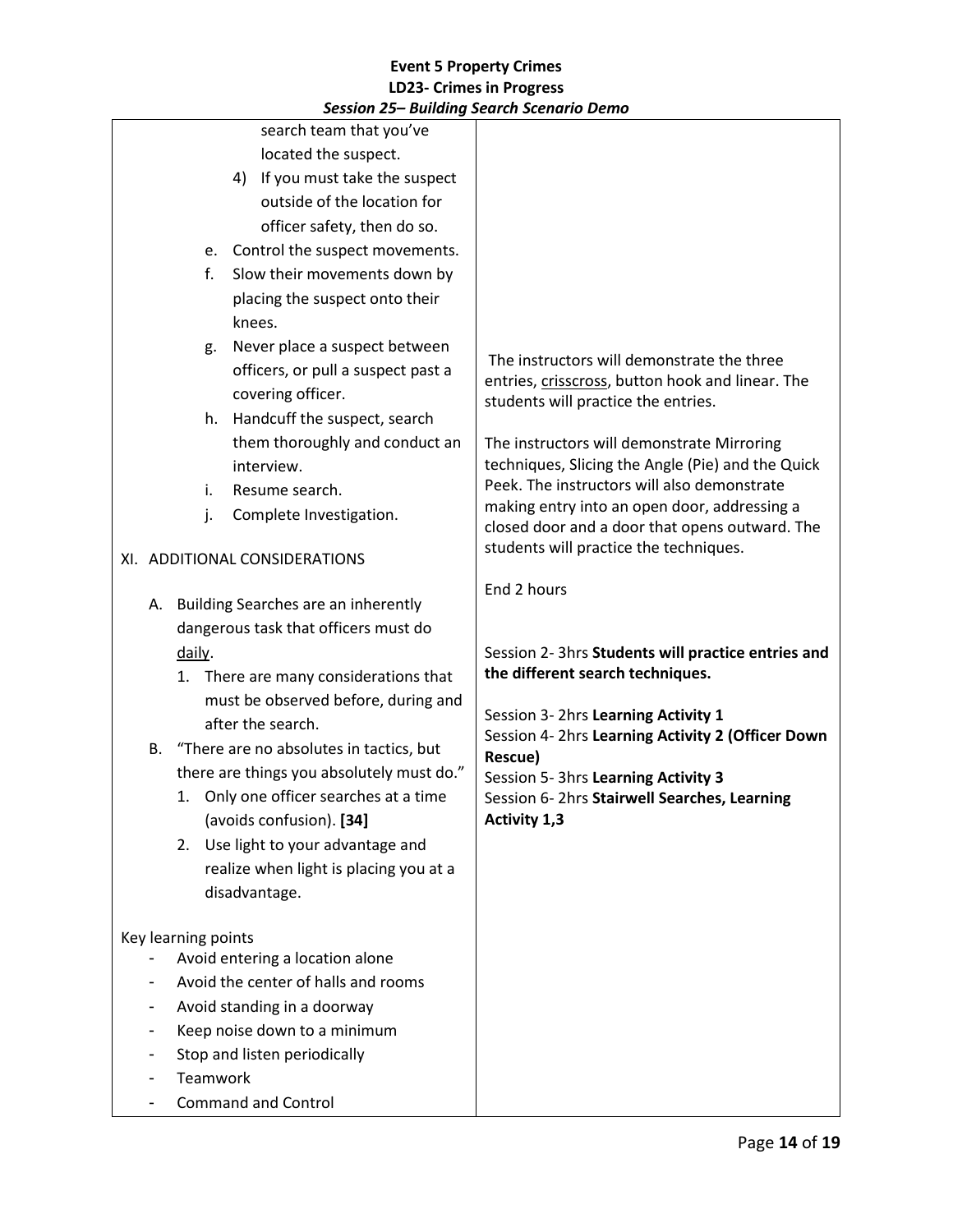| $\sim$ | Take your time, there is no reason to rush |  |
|--------|--------------------------------------------|--|
|        |                                            |  |
| XII.   |                                            |  |
|        |                                            |  |

# **Learning Activity 1- Possible Open Door at 12020 Academy Circle [23.II.C.1,2,3,4,6,7,8,9,10 23.III.A.2]**

**Purpose-** Provide the students with an understanding of search concepts and the knowledge and use of the equipment necessary to conduct a safe search.

**Description-** The suspect will hide under the countertop at 12020 Academy Circle. The suspect will be played by one of the instructors.

Four recruits will be chosen to assume the role of the police officers. The primary unit will receive a radio call of a possible open door at 12020 Academy Circle. The officers will have a call back number and will attempt to contact the PR (Person Reporting). The PR will advise the officers the front door of the residence at 12020 Academy Circle is open. There is no additional information given.

The primary unit will advise dispatch of their code 6 location and communicate any pertinent information. The officers will make a safe approach and observe the front door of the location ajar. The unit will communicate all necessary information including requesting additional resources to contain the building. The officers should utilize the 4 C's (Control, Communicate, Coordinate and Contain). After containing the **location**, the officers will attempt to call out any potential suspects inside of the location using available resources.

The officers will work as a team and use the search methods they were taught. They will enter the location and using the search methods they were taught the officers will locate the suspect hiding under the countertop. The officers will successfully take the suspect into custody using the building search concepts.

(*The time needed to get to the point of extraction and arrest will vary. Completing the scenario successfully will vary in time depending on the students)* 

### Suspect behaviors:

• Cooperative

### **Resources needed:**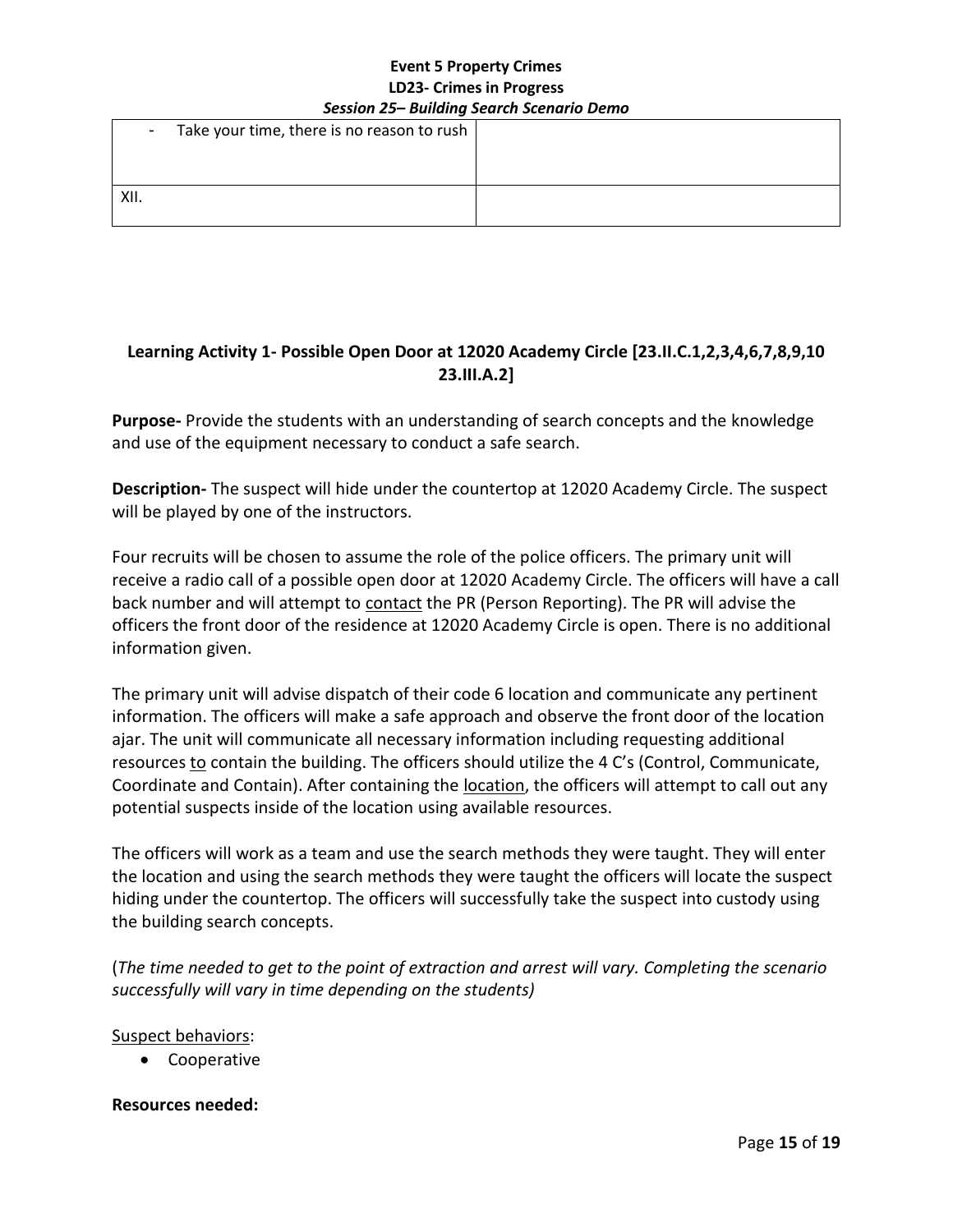- Inert handguns
- Mirror
- Flashlight
- Training radios
- 1 radio for emergency notifications

#### **Key learning points:**

- Communication
- What we do with an Area of Concern (Cover, clear or secure)
- Avoid entering a location alone
- Avoid the center of halls and rooms
- Avoid standing in a doorway
- Keep noise down to a minimum
- Stop and listen periodically
- The importance of teamwork
- The importance of Command and Control
- Take your time, there is no reason to rush

**Time needed:** 15-20 minutes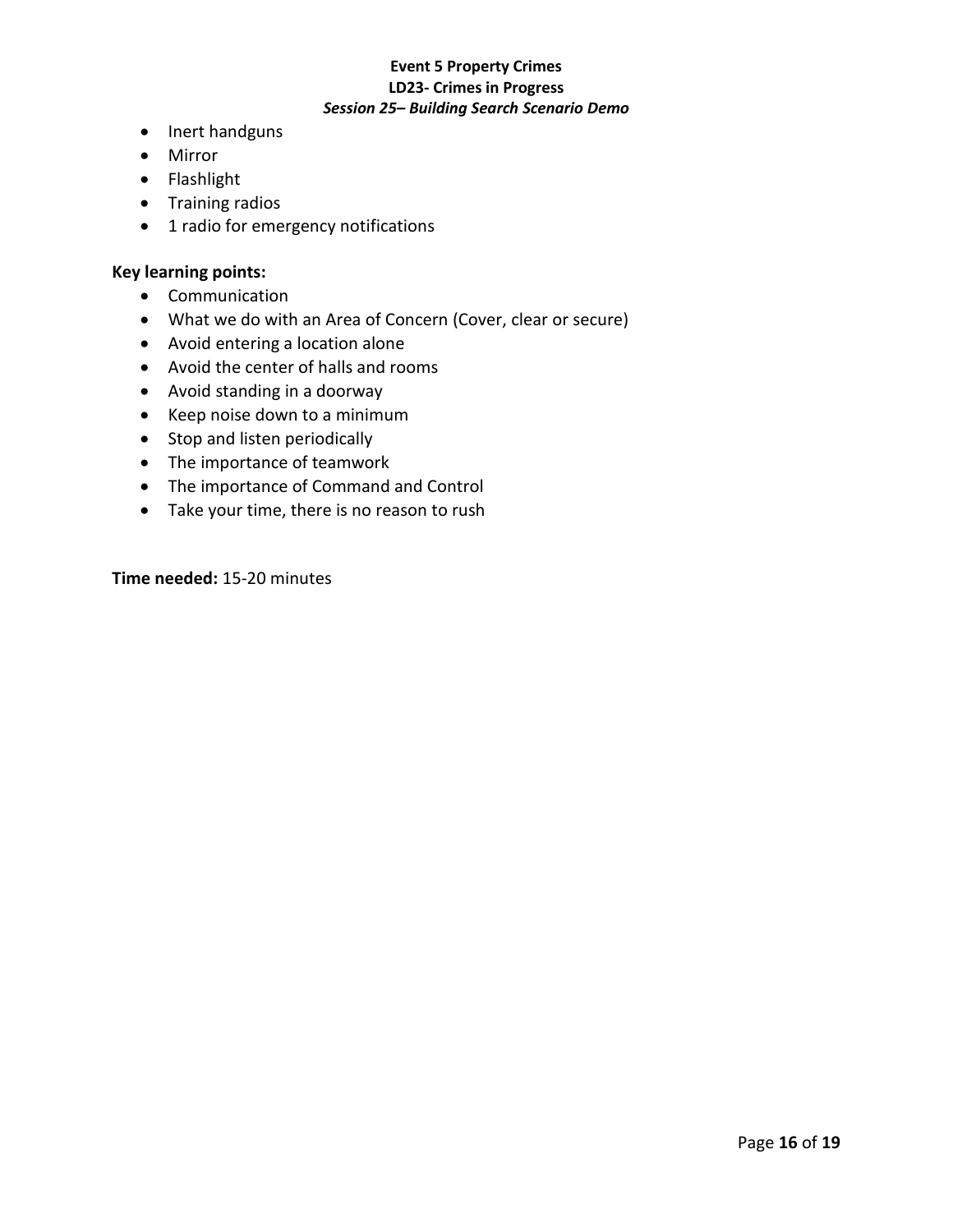# **Learning Activity 2- Officer Down Rescue Demonstration [23.IV.A.5,]**

**Purpose-**The students will understand the proper tactics in performing an Officer Down Rescue. The students will demonstrate an Officer Down Rescue during Building Search Simunitions.

**Description-** Four Recruit Officers will assume the role of officers searching a building in Sit Sim Village (any building). One instructor (role-player) will assume the role of the suspect who will be hiding inside the building. Three officers will enter the building and the suspect will start shooting. One officer will go down simulating he/she had been shot. The officer closest to the downed officer yells out the officer's name ("Jones is down, Jones is down") or "Officer Down!" The officer closest to the downed officer then moves in front or to a tactically superior position in relation to the downed officer and begins firing cover fire. Cover fire shall be directed at the area where the officer knows the suspect is located. The next officer will go to the downed officer and physically extract the officer from the location. He/she shall verbalize they are moving so the officer providing cover fire does not get left inside the building by herself/himself.

### Suspect behaviors:

• Deadly

### **Resources needed:**

• Inert handguns

# **Key learning points:**

- Importance of communication
- The importance of using cover fire
- Rate of fire (Training Purposes = no faster than one round per half second) allowing the rescuer the time necessary for extraction
- The importance of teamwork.
- The importance of Command and Control.

### **Time needed:** 10 minutes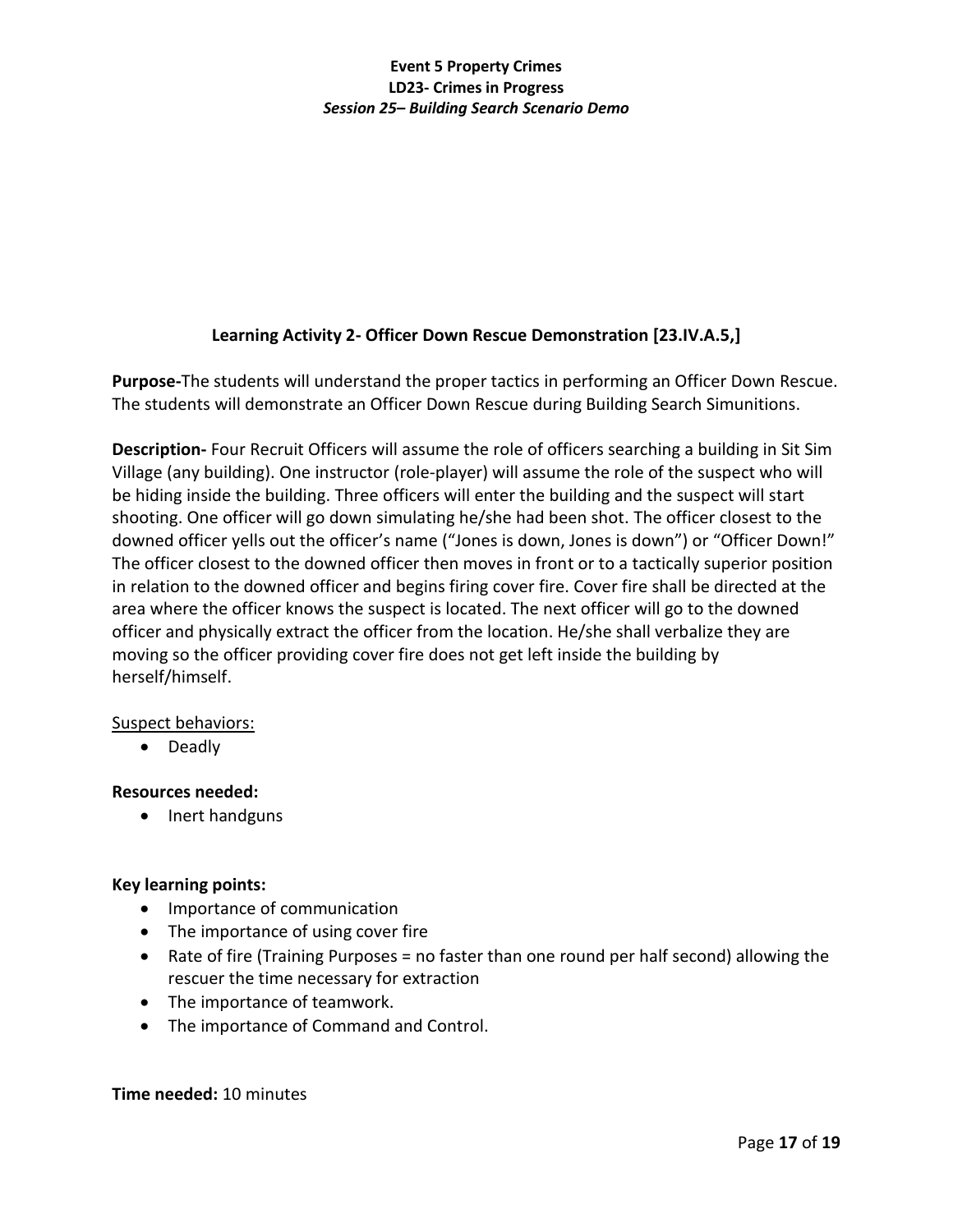# **Learning Activity 3- Open door at the LAPD Motel [23.II.C.1,2,3,4,6,7,8,9,10 23.III.A.2]**

**Purpose-** Provide the students with an understanding of search concepts and the knowledge and use of the equipment necessary to conduct a safe search.

**Description-** The suspect will hide in the LAPD motel. The suspect (Role Player) will be played by one of the instructors.

Four Recruit Officers will be chosen to assume the role of the police officers. The primary unit will receive a radio call of an open door at the LAPD Motel. The officers will have a call back number and will attempt to contact the PR (Person Reporting). The PR will advise the officers the front door upstairs of the LAPD Motel is open and no one has permission to be inside. There is no additional information given.

The primary unit will advise dispatch of their code 6 location and communicate any pertinent information. The officers will make a safe approach and observe the front door of the location ajar. The primary unit will communicate all necessary information including requesting additional resources to contain the building. The officers should utilize the 4 C's (Control, Communicate, Coordinate and Contain). After containing the location, the officers will attempt to call out any potential suspects inside of the location using available resources.

The officers will work as a team and use the search methods they were taught including stairwell searches. They will enter the location and using the search methods they were taught the officers will locate the suspect hiding inside the location. The officers will successfully take the suspect into custody using the building search concepts.

## Suspect behaviors:

• Cooperative

### **Resources needed:**

- Inert handguns
- Mirror
- Flashlight
- Training radios
- 1 radio for emergency notifications